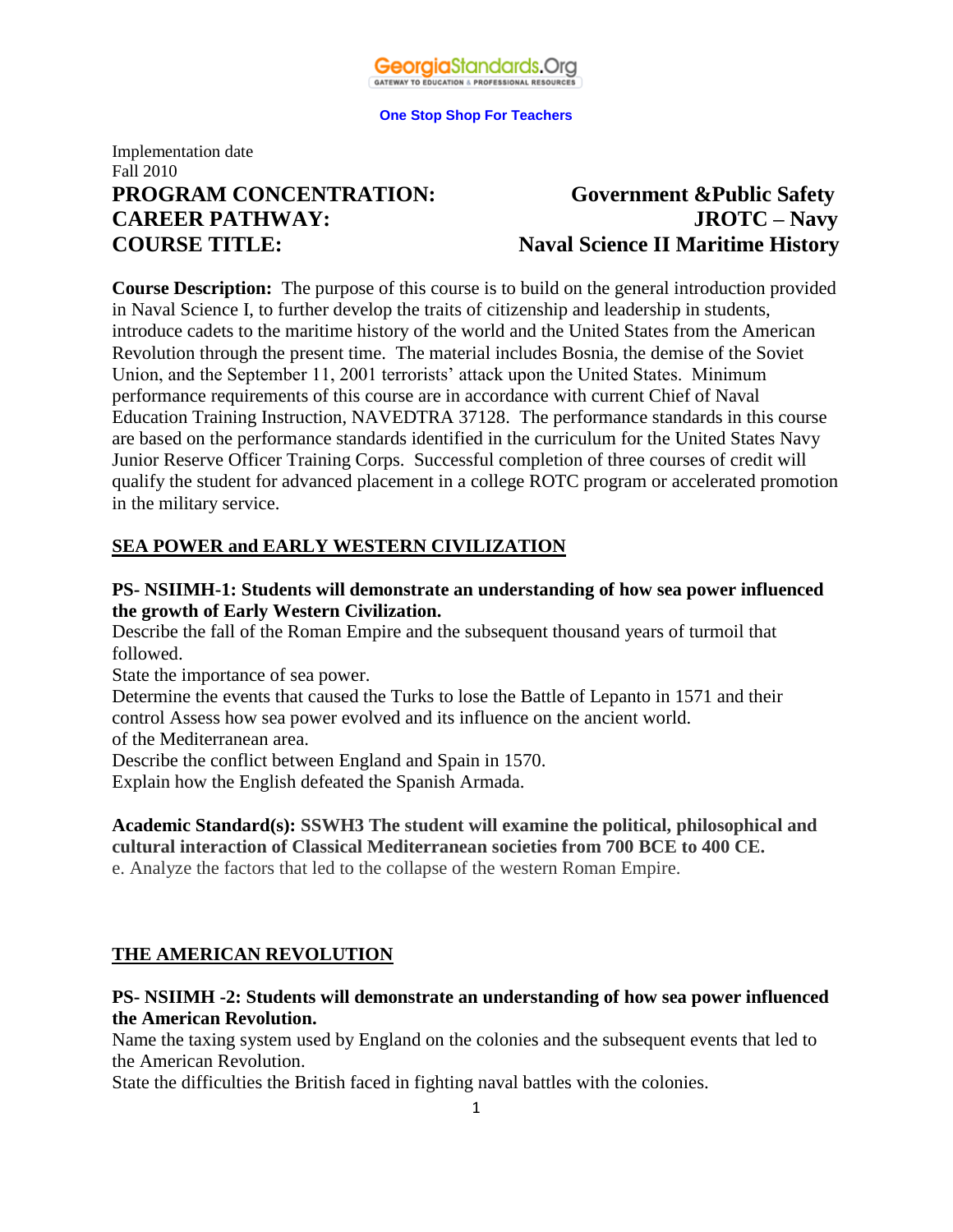

Implementation date Fall 2010

Tell how the American Navy was born and the significance of building the Navy.

Cite the importance of the first American Naval operation against the English Navy in the American Revolution.

Describe the two major events (turning point) of the battle of Saratoga and the impact it had on the American Revolutionary War.

Explain how naval power affected the outcome of the War at Sea.

Describe the events leading up to the battle of Yorktown and the subsequent end of the fighting in the colonies.

#### **Academic Standard(s): SSUSH3 The student will explain the primary causes of the American Revolution.**

a. Explain how the end of Anglo-French imperial competition as seen in the French-Indian War, and the 1763 Treaty of Paris, laid the groundwork for the American Revolution.

b. Explain colonial response to such British actions such as the Proclamation of 1763 Stamp Act, and the intolerable acts as seen in Sons and Daughters of Liberty, and Committees of Correspondence.

c. Explain the importance of Thomas Paine's Common Sense to the movement for independence.

## **SSUSH4 The student will identify the ideological, military, and diplomatic aspects of the American Revolution.**

a. Explain the language, organization, and intellectual sources including the writing of John Locke and Montesquieu of the Declaration of Independence and the role of Thomas Jefferson. b. Explain the reason for and significance of the French alliance and foreign assistance and the roles of Benjamin Franklin and the Marquis de Lafayette.

c. Analyze George Washington as a military leader including the creation of a professional military and the life of a common soldier, crossing the Delaware River, and Valley Forge. d. Explain Yorktown, the role of Lord Cornwallis and the Treaty of Paris, 1783.

## **THE GROWTH of AMERICAN SEA POWER, 1783-1860**

## **PS- NSIIMH -3: Students will demonstrate an understanding of the growth of American sea power from 1783-1860.**

List the reasons why the American economy suffered in 1783.

Cite the events surrounding the Navy Act of 1794.

Express the events during the quasi-war between America and France.

State the events surrounding the capture and destruction of the USS Philadelphia.

Describe the events that led to the final moves toward war between the United States and Britain.

Describe the major sea battles between the American and British forces during the War of 1812.

List other battles that occurred during the War of 1812.

Compare other major incidents where the British prevailed over American's sea vessels.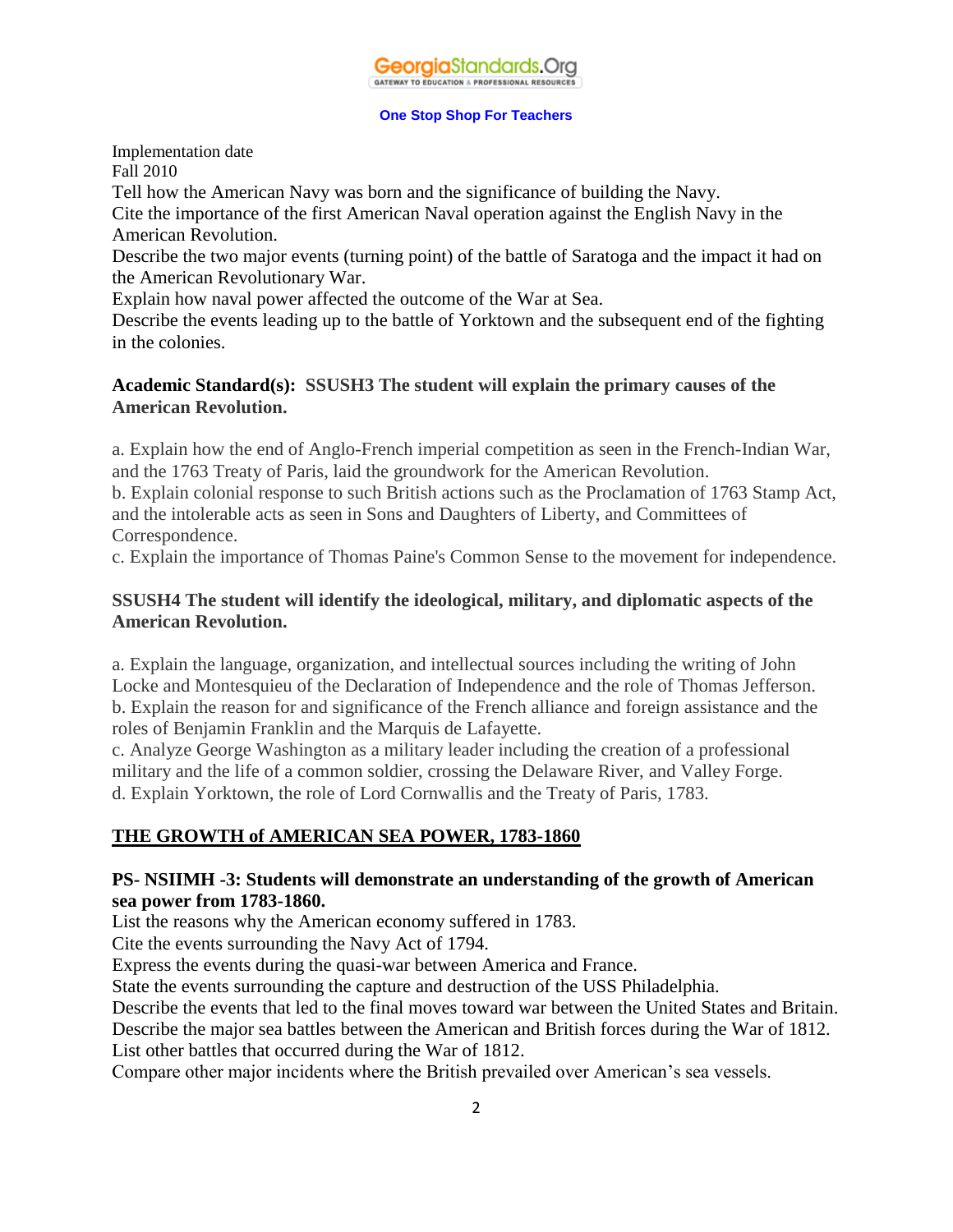Implementation date Fall 2010

State the offensive maneuvers used by the British Navy during the War of 1812.

Assess how sea power influenced the spread of Western Civilization and the formative years of the new American republic.

Judge the contribution the U.S. Navy made to the progress of world trade between 1815 and 1860.

#### **Academic Standard(s): SSUSH6 The student will analyze the nature of territorial and population growth, and its impact in the early decades of the new nation.**

a. Explain the Northwest Ordinance's importance in the westward migration of Americans, on slavery, public education, and the addition of new states.

b. Describe Jefferson's diplomacy of obtaining the Louisiana Purchase from France and the territory's exploration by Lewis and Clark.

c. Explain major reasons for the War of 1812 and the war's significance of the development of a national identity.

d. Describe the construction of the Erie Canal, the rise of New York City, and the development of the nation's infrastructure.

e. Describe the reasons for and importance of the Monroe Doctrine.

## **THE CIVIL WAR, 1861-1865**

## **PS- NSIIMH -4: Students will demonstrate knowledge of the Civil War.**

Discuss how the issue of slavery divided the North and South and led to the outbreak of the Civil War in 1861.

Investigate the major events that occurred during 1860-61 in America.

Write the resources of both the North and South and the preparations required to fight the Civil War.

Discuss the role of the Union Navy during the Civil War.

Describe the CSS *Virginia* (Formerly USS Merrimack) and the USS *Monitor*.

State how General Robert E. Lee was able to prolong the life of the Confederacy after the Battle of Hampton Roads.

Describe the Emancipation Proclamation as a significant psychological move for the North in the Civil War.

Describe the Battle of Gettysburg as the turning point in the Civil War.

Explain the role that Captain Semmes and the CSS Alabama played in the Civil War.

Explain the primary reason General Robert E. Lee was forced to surrender.

Define the changes in American Life that resulted during or as a result of the Civil War.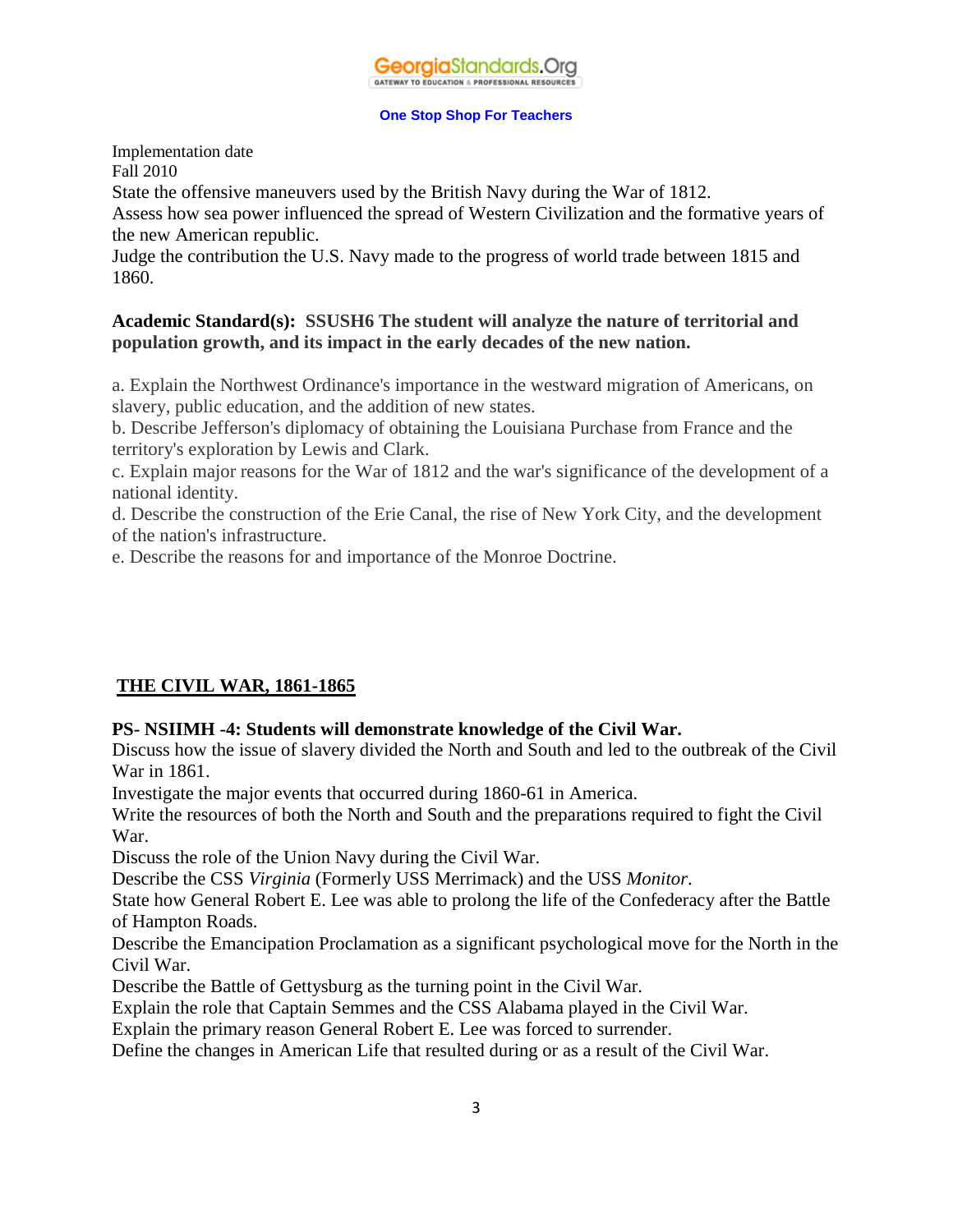

#### Implementation date Fall 2010 **Academic Standard(s): SSUSH9 The student will identify key events, issues, and individuals relating to the causes, course, and consequences of the Civil War.**

a. Explain the Kansas-Nebraska Act, the failure of popular sovereignty, Dred Scott case, and John Brown's Raid.

b. Describe President Lincoln's efforts to preserve the Union as seen in his second inaugural addresses and the Gettysburg speech and in his use of emergency powers such as his decision to suspend habeas corpus.

c. Describe the role of Ulysses Grant, Robert E. Lee, "Stonewall Jackson," William T. Sherman, and Jefferson Davis.

d. Explain the importance of Fort Sumter, Antietam, Vicksburg, Gettysburg, and the Battle for Atlanta.

e. Describe the significance of the Emancipation Proclamation.

f. Explain the importance of the growing economic disparity between the North, and the South through an examination of population, functioning railroads, and industrial output.

## **THE RISE to WORLD POWER STATUS, 1865-1914**

#### **PS- NSIIMH -5: Students will demonstrate knowledge of the Navy's role from the Rise to World Power Status, 1865-1914.**

Critique the changes in foreign relations and technology that affected the U.S. Navy following the Civil War.

Cite the education and training programs that were developed after the Civil War for the U.S. Navy.

List five major contributions Alfred T. Mahan made to modern navies.

Explain how the United States rebuilt its Navy or contributed to its expansion following the Civil War.

Explain American reaction to the sinking of the USS Maine and the war preparations made by the United States before the start of the Spanish-American War.

Describe the advances in naval power and technology under Theodore Roosevelt.

Discuss America's international relations from 1903 until World War I.

Derive the difficulties and importance of building the Panama Canal.

#### **Academic Standard(s): SSUSH14 The student will explain America's evolving relationship with the world at the turn of the twentieth century.**

a. Explain the Chinese Exclusion Act of 1882 and anti-Asian immigration sentiment on the west coast.

b. Describe the Spanish-American War, the war in the Philippines, and the debate over American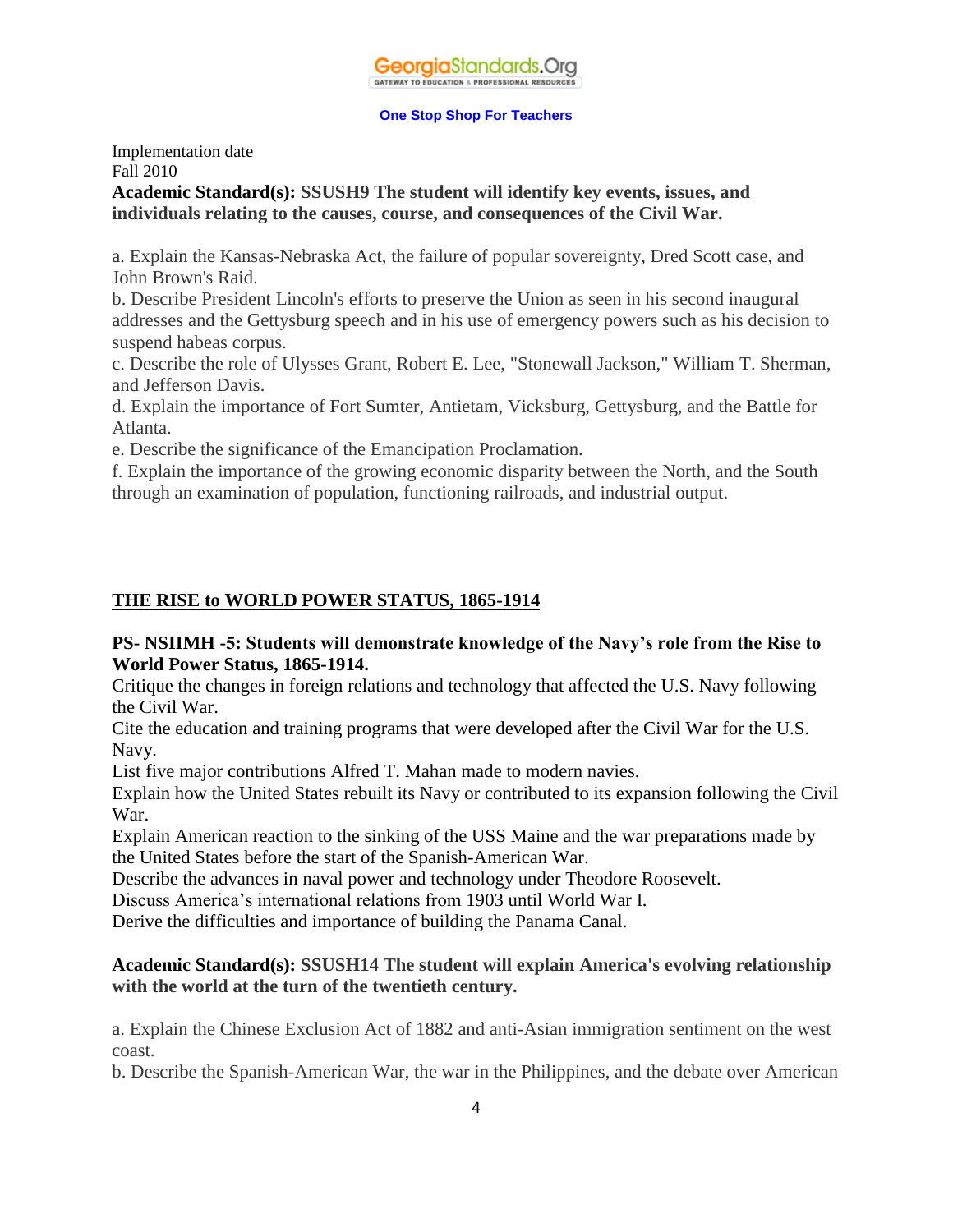#### Implementation date Fall 2010 expansionism.

c. Explain U.S. involvement in Latin America, as reflected by the Roosevelt Corollary to the Monroe Doctrine and the creation of the Panama Canal.

## **WORLD WAR I: 1914-1918**

#### **PS- NSIIMH -6: Students will demonstrate knowledge of the Navy's role in World War I, 1914-1918.**

Explain the war plans made by Great Britain and Germany during World War I. Describe actions taken by the German and the British during the Pacific Action. List operational advantages of the German U-boats over the Allies during World War I. Prove the events that brought America into World War I.

Evaluate the operation and significance of the convoy system that was used by Great Britain during World War I.

Describe the antisubmarine operations used by the U.S. Navy during World War I.

State the role America played during World War I.

Translate events leading up to the surrender of Germany.

## **Academic Standard(s): SSUSH15 The student will analyze the origins and impact of U.S. involvement in World War I.**

a. Describe the movement from U.S. neutrality to engagement in World War I, with reference to unrestricted submarine warfare.

b. Explain the domestic impact of World War I, reflected by the origins of the Great Migration, and the Espionage Act and socialist Eugene Debs.

c. Explain Wilson's Fourteen Points, the proposed League of Nations.

d. Passage of the Eighteenth Amendment, establishing Prohibition, and the Nineteenth Amendment, establishing women suffrage.

## **THE INTERWAR YEARS: 1918-1941**

#### **PS- NSIIMH -7: Students will demonstrate an understanding of the Interwar years, 1918- 1941.**

List the conditions set forth in the Naval Disarmament Treaty.

Identify the dictatorships that grew out of the great world depression.

Explain the condition of the U.S. Navy during the pre-war years.

Make sense of the final steps toward the war in Europe.

Justify U.S. isolationism/involvement from 1935 until the U.S. declared war on Japan on 8 December 1941.

**Academic Standard(s): SSWH17 The student will be able to identify the major political and economic factors that shaped world societies between World War I and World War II.**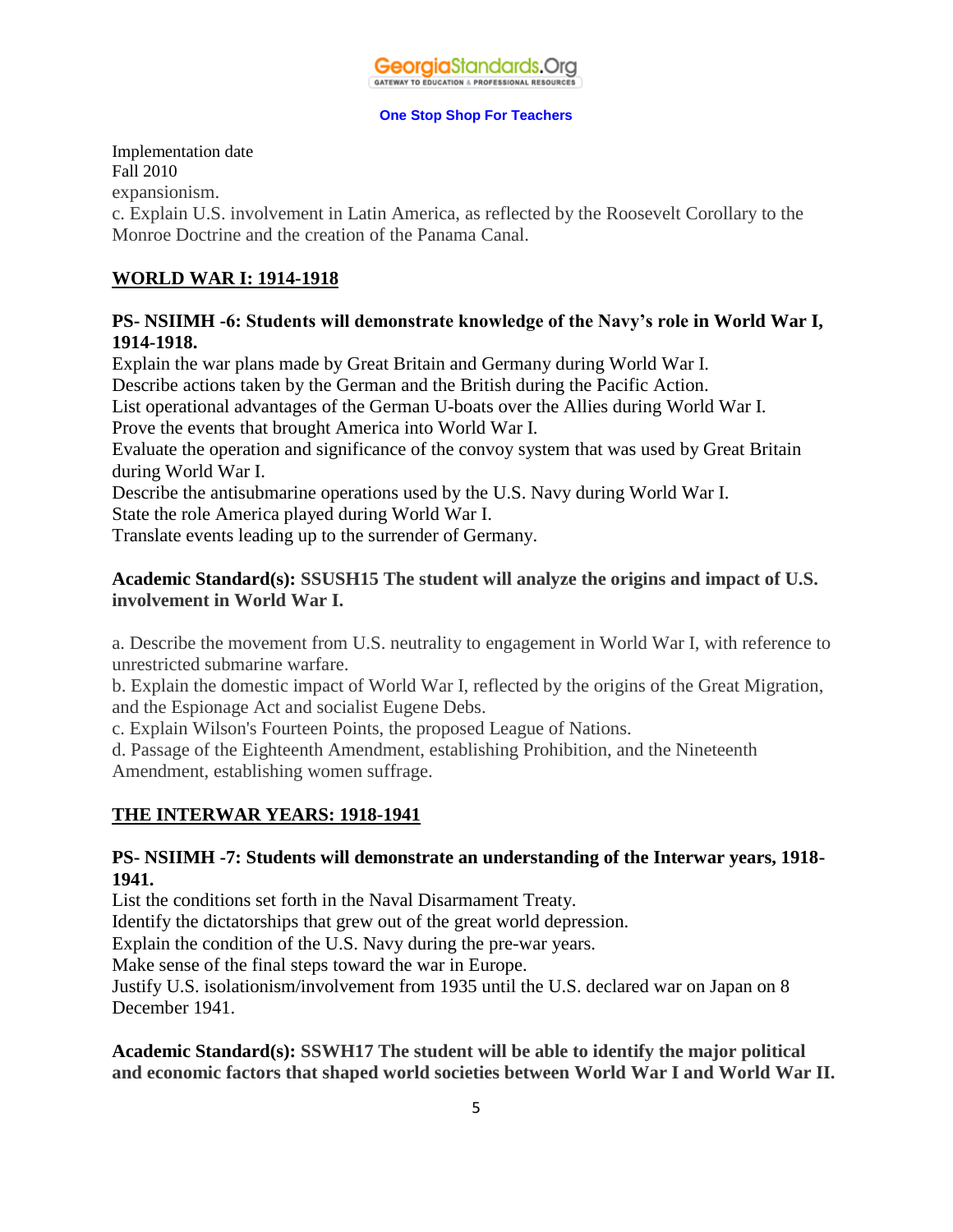Implementation date Fall 2010

a. Examine the impact of the war on science, art, and social thinking by identifying the cultural significance of Sigmund Freud, Albert Einstein, and Picasso.

b. Determine the causes and results of the Russian Revolution from the rise of the Bolsheviks under Lenin to Stalin's first Five Year Plan.

c. Describe the rise of fascism in Europe and Asia by comparing the policies of Benito Mussolini in Italy, Adolf Hitler in Germany, and Hirohito in Japan.

d. Analyze the rise of nationalism as seen in the ideas of Sun Yat Sen, Mustafa Kemal Attaturk, and Mohandas Ghandi.

e. Describe the nature of totalitarianism and the police state that existed in Russia, Germany, and Italy and how they differ from authoritarian governments.

f. Explain the aggression and conflict leading to World War II in Europe and Asia including the Italian invasion of Ethiopia, the Spanish Civil War, the rape of Nanjing in China, and the German annexation of the Sudentenland.

#### **WORLD WAR II: 1941-1945**

#### **PS- NSIIMH -8: Students will demonstrate an understanding of naval history in World War II in the Atlantic from 1941-1945.**

Explain the events that led up to the Japanese attack on Pearl Harbor.

Describe the state of U.S. military readiness during and after the attack on Pearl Harbor.

List three miscalculations the Japanese made during and after the attack on Pearl Harbor.

Explain the outcome of the Battle of Anzio.

Determine why successful Allied air attacks in Operation Overlord were essential to the success of the invasion of Normandy.

Describe the major events of D-Day in Normandy.

Describe major events of Operation Anvil: Invasion of Southern France.

## **Academic Standard(s): SSUSH19 The student will identify the origins, major developments, and the domestic impact of World War II, especially the growth of the federal government.**

a. Explain A. Philip Randolph's proposed march on Washington, D.C. and President Franklin D. Roosevelt's response.

b. Explain the Japanese attack on Pearl Harbor and the internment of Japanese-Americans.

c. Explain major events including the lend-lease program, the Battle of Midway, D-Day, and the fall of Berlin.

d. Describe war mobilization, as indicated by rationing, war-time conversion, and the role of women in war industries.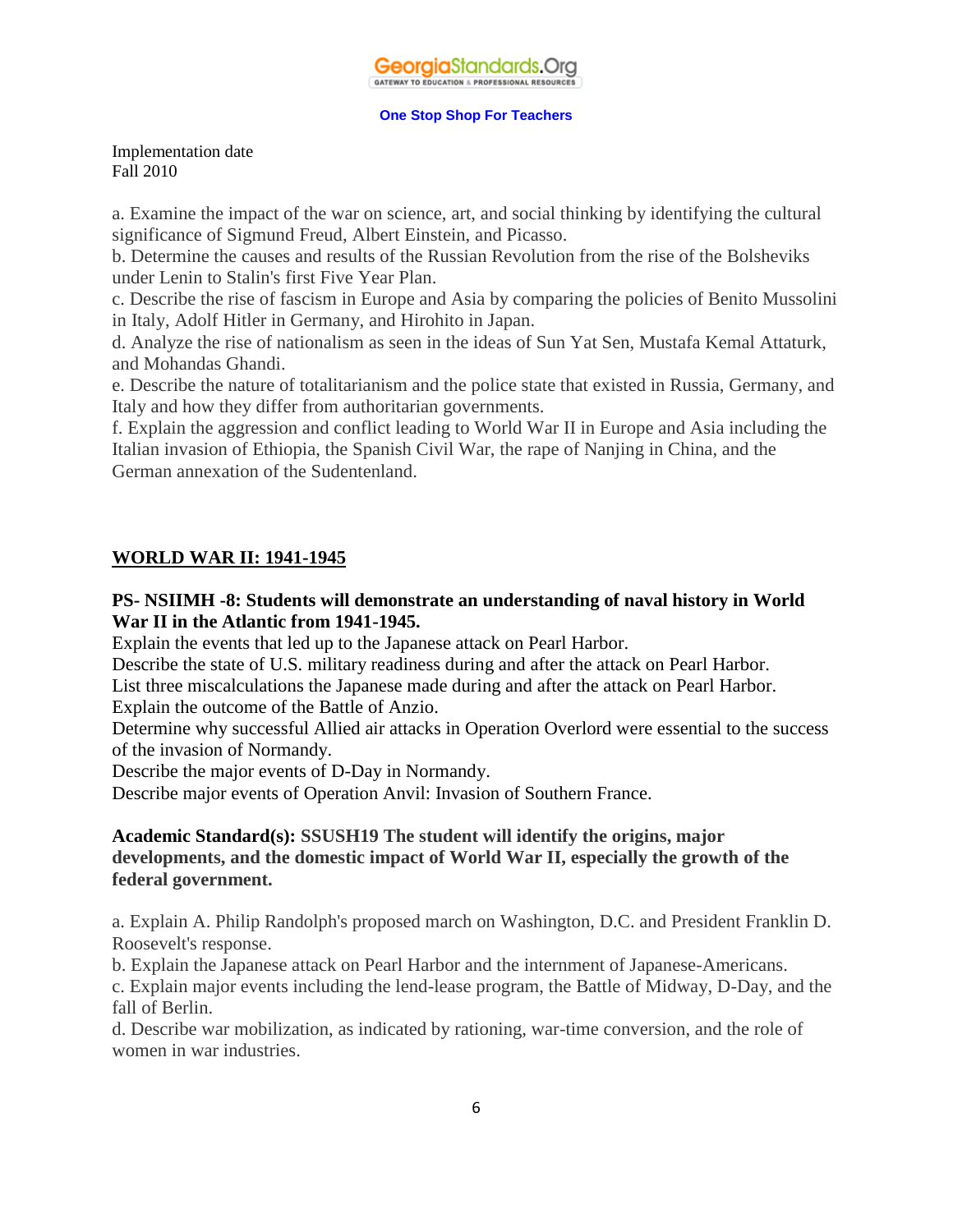## Implementation date Fall 2010

e. Describe Los Alamos and the scientific, economic, and military implications of developing the atomic bomb

## **PS- NSIIMH -9: Students will demonstrate an understanding of naval history in World War II in the Pacific from 1941-1945.**

State the events that led up to the Japanese attack on Pearl Harbor.

Describe the state of U.S. military readiness during and after the attack on Pearl Harbor. Explain three miscalculations the Japanese made during and following the attack on Pearl Harbor.

Cite two reasons the Battle of the Coral Sea was important.

Explain the significance of the Battle of Midway.

List the Battles of Guadalcanal.

Explain the submarine war in the Pacific.

Describe the battle of the Philippines Sea.

Discuss the condition of the Imperial Japanese Navy following Battles for Leyte Gulf. Describe the U.S. occupation of Iwo Jima and its logistic significance.

## **Academic Standard(s): SSUSH19 The student will identify the origins, major developments, and the domestic impact of World War II, especially the growth of the federal government.**

a. Explain A. Philip Randolph's proposed march on Washington, D.C. and President Franklin D. Roosevelt's response.

b. Explain the Japanese attack on Pearl Harbor and the internment of Japanese-Americans.

c. Explain major events including the lend-lease program, the Battle of Midway, D-Day, and the fall of Berlin.

d. Describe war mobilization, as indicated by rationing, war-time conversion, and the role of women in war industries.

e. Describe Los Alamos and the scientific, economic, and military implications of developing the atomic bomb

## **THE COLD WAR ERA: 1945-1991**

#### **PS- NSIIMH -10: Students will demonstrate an understanding of naval history in the Cold War Era, 1945-1991.**

State the views and events during the demobilization following World War II.

Describe the events leading to the "Cold War".

Explain the postwar views and actions in relations to the unification of the armed forces and provisions for national security.

Assess postwar activities in the Far East in regard to insurgencies, nationalism, and anticolonialism.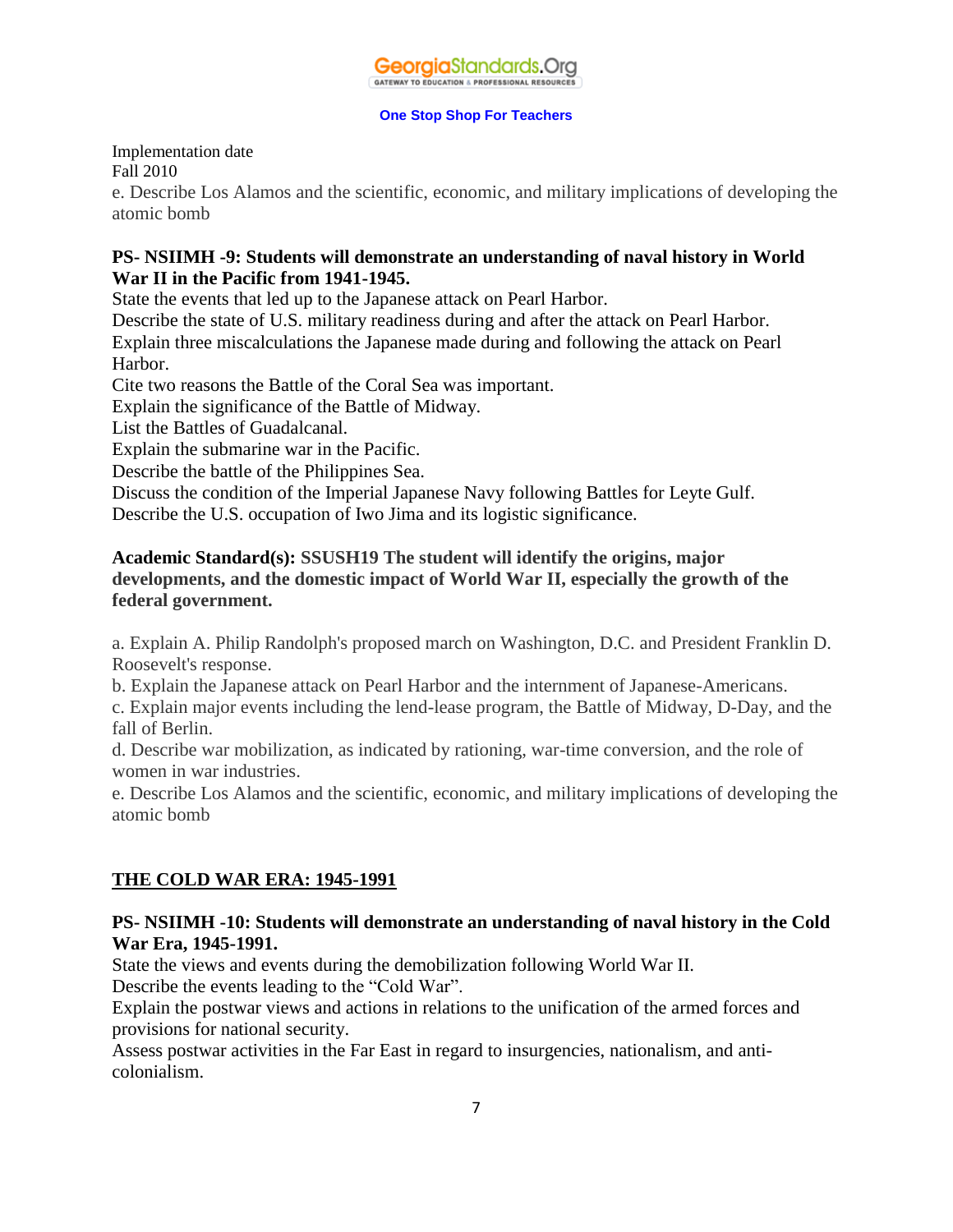Implementation date Fall 2010 Illustrate initial stages of the Korean War. State naval contributions in the Korean War. List events involved with Operation Chromite: Inchon. Describe the events involved in the Chinese Intervention within the Korean War. Discuss the events involved in the Truce Talks of the Korean War. Determine the outcome of the Korean War in regard to naval participation, U.S. government policy, global perspective, and Communist objectives. Describe naval confrontations in the post-Korean era. Discuss the Korean post-war period as it related to the U.S. Navy. Express the Navy's movement into the nuclear age. Show major events in the Cuban missile crisis. Prove the major events that led to the breakup of Vietnam into North and South Vietnam. State the restrictions placed on military forces stationed in Vietnam. Describe the Vietnamization process established by the United States. State the major events that led to the end of the Vietnam War. Discuss the events that were included in the Post-Vietnam Modernization efforts. Assess the joint U.S. task force's role in Grenada in the fall of 1983. Induce the role the United States played in restoring democracy to Panama and the importance of Operation Just Cause to U.S. interests in Panama. Discuss the rise of terrorism worldwide with events in the Middle East during the 1980's. Describe the major events that occurred between Iran and Iraq in the Persian Gulf region. Discuss the great changes experienced by the Soviet Union after the demolition of the Berlin Wall.

#### **Academic Standards(s): SSUSH20 The student will analyze the domestic and international impact of the Cold War on the United States.**

a. Describe the creation of the Marshall Plan, U.S. commitment to Europe, the Truman Doctrine, and the origins and implications of the containment policy.

b. Explain the impact of the new communist regime in China, the outbreak of the Korean War, and how these events contributed to the rise of Senator Joseph McCarthy.

c. Describe the Cuban Revolution, the Bay of Pigs and the Cuban missile crisis.

d. Describe the Vietnam War, the Tet offensive and growing opposition to the war.

#### **THE 1990'S and BEYOND**

## **PS- NSIIMH -11: Students will gain an understanding of naval history in the 1990s and beyond.**

List the terms of START II signed by the U.S. and Russia in 1993.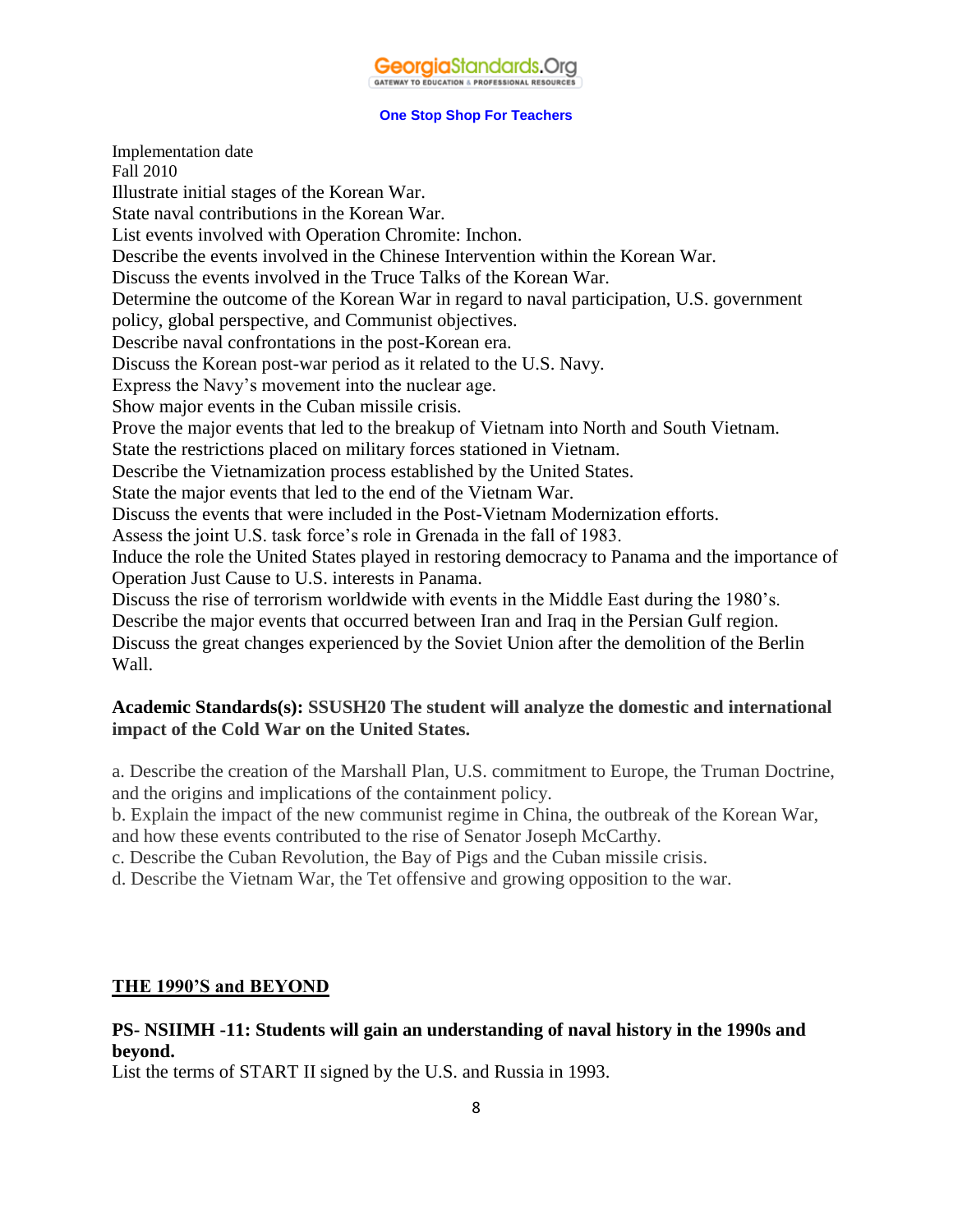

Implementation date Fall 2010 Describe the major events that occurred between Iran and Iraq in the Persian Gulf region. Cite major events that occurred during both Operations Desert Shield and Desert Storm. State the conflicts that took place in Somalia during the early 1990's. Justify some of the actions taken by the U.S. in the aftermath of Desert Storm. Define international terrorist attacks against the U.S. during the late 1990s. Discuss domestic terrorist events that occurred in the late 1990s and September 11, 2001. Predict the challenging years ahead facing our Navy.

## **Academic Standard(s): SSUSH25 The student will describe changes in national politics since 1968.**

f. Analyze the response of President George W. Bush to the attacks of September 11, 2001 on the United States, the war against terrorism, and the subsequent American interventions in Afghanistan and Iraq.

## **Reading Across the Curriculum**

#### **Reading Standard Comment**

After the elementary years, students engage in reading for learning. This process sweeps across all disciplinary domains, extending even to the area of personal they experience text in all genres and modes of discourse. In the study of various disciplines of learning (language arts, mathematics, science, social studies), students must learn through reading the communities of discourse of each of those disciplines. Each subject has its own specific vocabulary, and for students to excel in all subjects, they must learn the specific vocabulary of those subject areas in context.

Beginning with the middle grades years, students begin to self-select reading materials based on personal interests established through classroom learning. Students become curious about science, mathematics, history, and literature as they form contexts for those subjects related to their personal and classroom experiences. As students explore academic areas through reading, they develop favorite subjects and become confident in their verbal discourse about those subjects.

Reading across curriculum content develops both academic and personal interests in students. As students read, they develop both content and contextual vocabulary. They also build good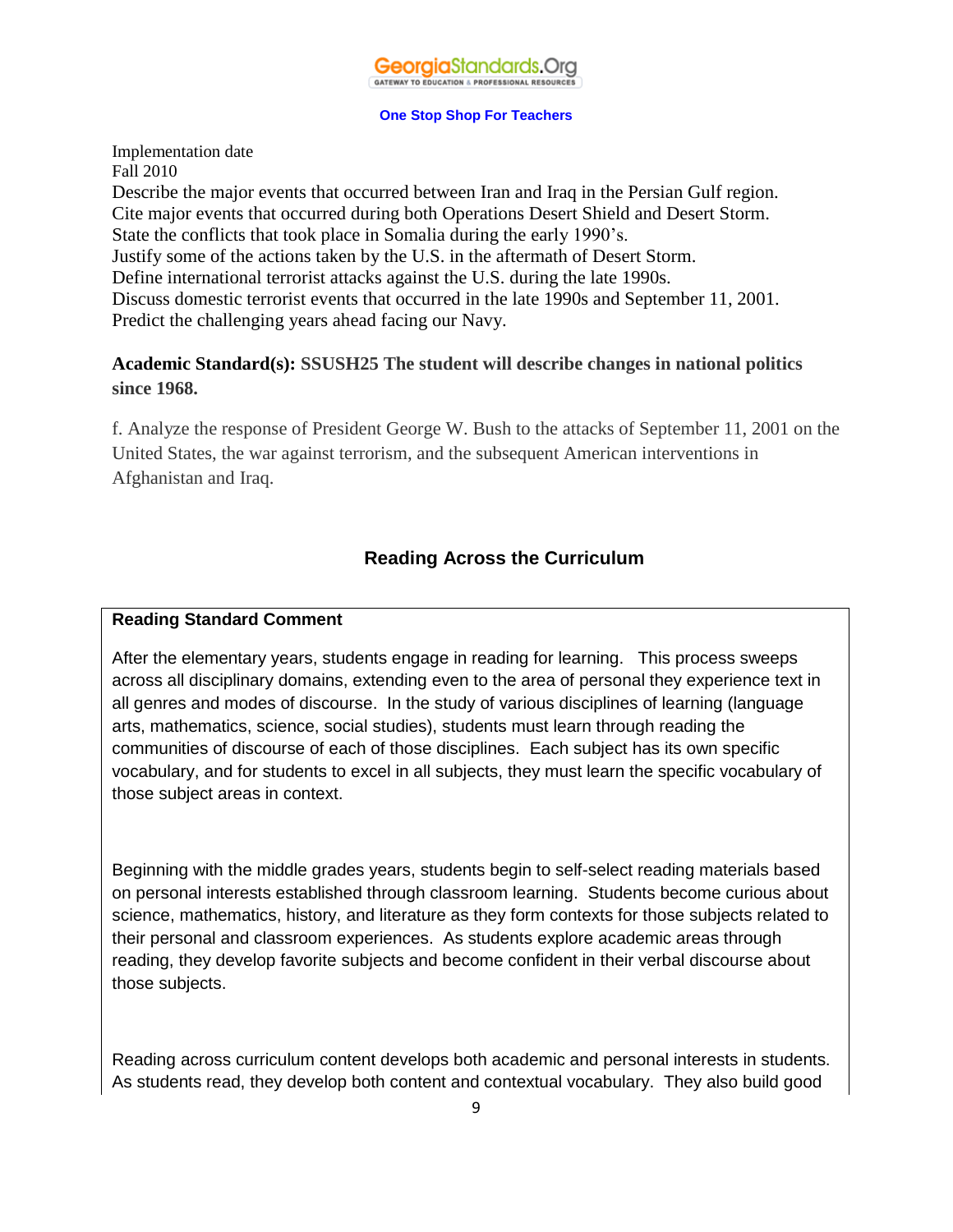

Implementation date Fall 2010 habits for reading, researching, and learning. The Reading Across the Curriculum standard focuses on the academic and personal skills students acquire as they read in all areas of learning.

Students will enhance reading in all curriculum areas by:

- a. Reading in all curriculum areas
	- Read a minimum of 25 grade-level appropriate books per year from a variety of subject disciplines and participate in discussions related to curricular learning in all areas.
	- Read both informational and fictional texts in a variety of genres and modes of discourse.
	- Read technical texts related to various subject areas.
- b. Discussing books
	- Discuss messages and themes from books in all subject areas.
	- Respond to a variety of texts in multiple modes of discourse.
	- Relate messages and themes from one subject area to messages and themes in another area.
	- Evaluate the merit of texts in every subject discipline.
	- Examine author's purpose in writing.
	- Recognize the features of disciplinary texts.
- c. Building vocabulary knowledge
	- Demonstrate an understanding of contextual vocabulary in various subjects.
	- Use content vocabulary in writing and speaking.
	- Explore understanding of new words found in subject area texts.
- d. Establishing context
	- Explore life experiences related to subject area content.
	- Discuss in both writing and speaking how certain words are subject area related.
	- Determine strategies for finding content and contextual meaning for unknown words.

#### **CTAE Foundation Skills**

The Foundation Skills for Career, Technical and Agricultural Education (CTAE) are critical competencies that students pursuing any career pathway should exhibit to be successful. As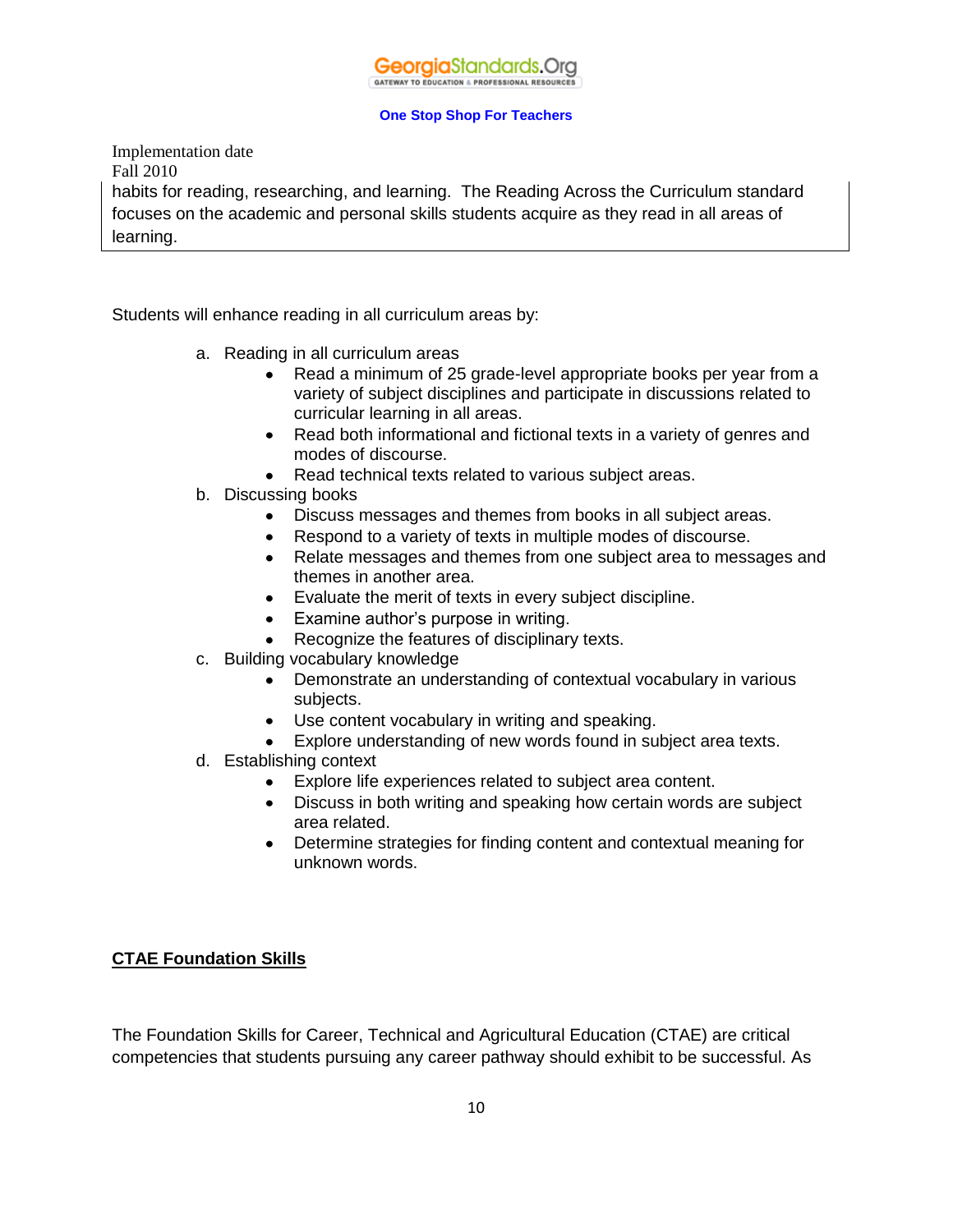Implementation date Fall 2010 core standards for all career pathways in all program concentrations, these skills link career, technical and agricultural education to the state's academic performance standards.

The CTAE Foundation Skills are aligned to the foundation of the U. S. Department of Education's 16 Career Clusters. Endorsed by the National Career Technical Education Foundation (NCTEF) and the National Association of State Directors of Career Technical Education Consortium (NASDCTEc), the foundation skills were developed from an analysis of all pathways in the sixteen occupational areas. These standards were identified and validated by a national advisory group of employers, secondary and postsecondary educators, labor associations, and other stakeholders. The Knowledge and Skills provide learners a broad foundation for managing lifelong learning and career transitions in a rapidly changing economy.

**CTAE-FS-1 Technical Skills:** Learners achieve technical content skills necessary to pursue the full range of careers for all pathways in the program concentration.

**CTAE-FS-2 Academic Foundations:** Learners achieve state academic standards at or above grade level.

**CTAE-FS-3 Communications:** Learners use various communication skills in expressing and interpreting information.

**CTAE-FS-4 Problem Solving and Critical Thinking:** Learners define and solve problems, and use problem-solving and improvement methods and tools.

**CTAE-FS-5 Information Technology Applications:** Learners use multiple information technology devices to access, organize, process, transmit, and communicate information.

**CTAE-FS-6 Systems:** Learners understand a variety of organizational structures and functions.

**CTAE-FS-7 Safety, Health and Environment:** Learners employ safety, health and environmental management systems in corporations and comprehend their importance to organizational performance and regulatory compliance.

**CTAE-FS-8 Leadership and Teamwork:** Learners apply leadership and teamwork skills in collaborating with others to accomplish organizational goals and objectives.

**CTAE-FS-9 Ethics and Legal Responsibilities:** Learners commit to work ethics, behavior, and legal responsibilities in the workplace.

**CTAE-FS-10 Career Development:** Learners plan and manage academic-career plans and employment relations.

**CTAE-FS-11 Entrepreneurship:** Learners demonstrate understanding of concepts, processes, and behaviors associated with successful entrepreneurial performance.